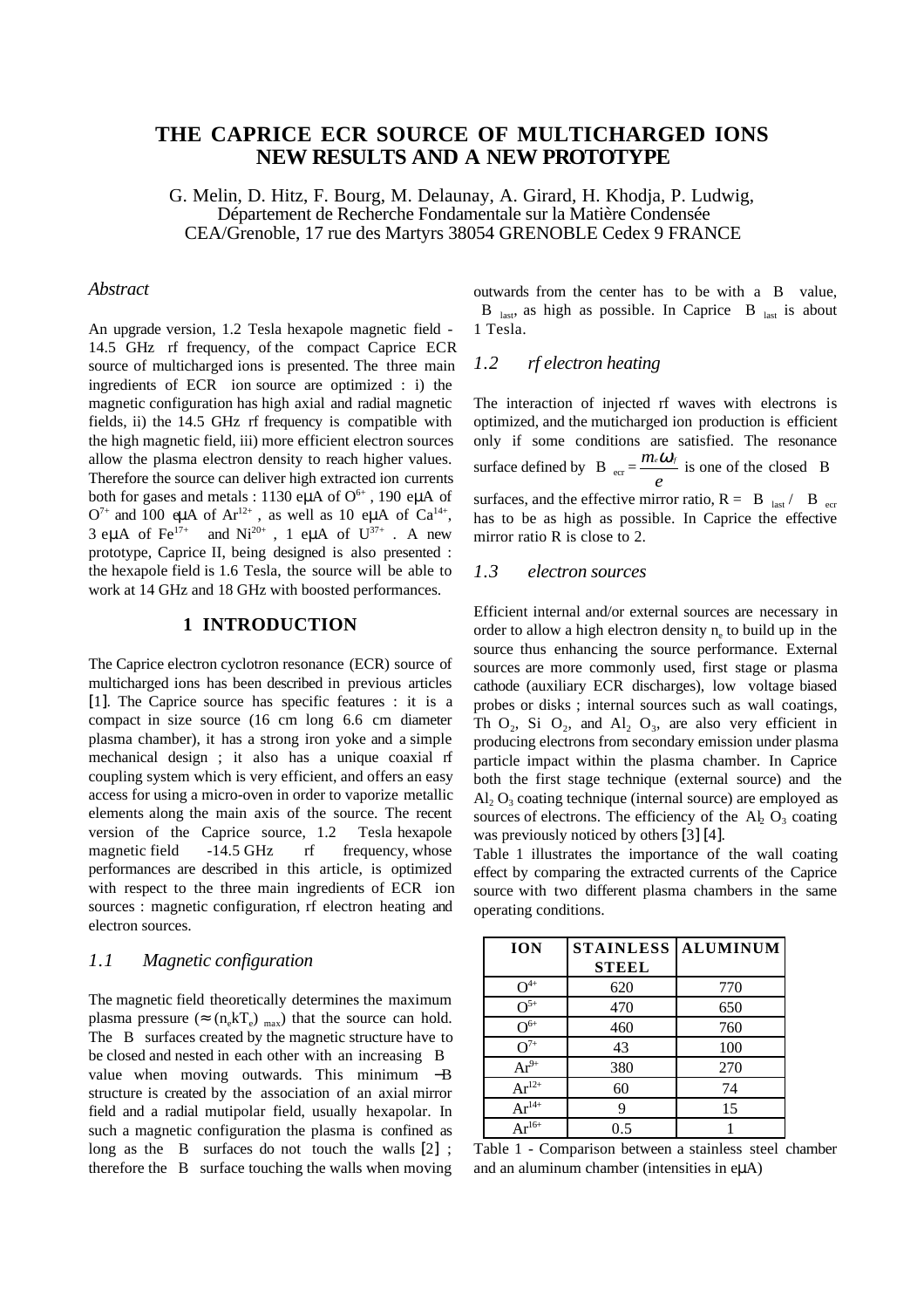#### *1.4 Importance of the above ingredients*

As the step by step ionization of atoms by electron impact is the dominant ionization process in ECR ion sources, the importance of the above ingredients can be easily understood [5] : the electron temperature (Te) control by the rf electron heating can optimize the ionization rate  $\langle \sigma v \rangle_{q-1}^{ioniz}$  from charge state q-1 to charge stateq ; the electron density  $\mathfrak p$  can help reduce the ionization time  $(n_e < \sigma v >_{q-1}^{ioniz})^{-1}$  from charge state q-1 to charge state q therefore allowing the source to reach higher states and to deliver higher intensities.

## **2 RESULTS WITH GASES**

The best data for high charge states are always obtained by using the gas mixing technique, where a carrier gas dominant in density is mixed in the main element to be extracted. The emittances of the Caprice source were measured in argon at 18 kV extraction voltage with different charge states (table 2).

| <b>ION</b>        | $\epsilon_{\text{\tiny L}}$ | ε.  |
|-------------------|-----------------------------|-----|
| $Ar^{4+}$         | 94                          | 170 |
| $Ar^{6+}$         | 110                         | 166 |
| $Ar^{8+}$         | ገበ                          | 130 |
| $\Lambda r^{11+}$ |                             |     |

Table 2 - Absolute horizontal and vertical emittances (in  $\pi$  mm.mrad) for 86 % of the total beam intensity

#### *2.1 Argon*

The maximum extracted argon ion currents at 20 kV extraction voltage are given in table 3.

| $Ar^{8+}$ |  |                    | $AR^{9+}$ $Ar^{11+}$ $Ar^{12+}$ $Ar^{13+}$ $Ar^{14+}$ $Ar^{16+}$ $Ar^{17+}$ |  |  |
|-----------|--|--------------------|-----------------------------------------------------------------------------|--|--|
|           |  | 685 400 185 100 45 |                                                                             |  |  |

Table 3 - Argon ion currents (eµA) obtained with Caprice at 20 kV,  $^{16}$ O as a mixing gas.

The  $Ar^{17+}$  ion current has been deduced from the K $\alpha$  line photon counting from a  $Ar^{17+}$  ion beam recombined on a silver target.

## *2.2 Oxygen*

Similarly the maximum extracted oxygen ion currents are given in table 4.

Table 4 - Oxygen ion currents (eµA obtained with Caprice) at 20 kV,  ${}^{4}$ He as a mixing gas.

The  $O^{8+}$  ion current has been measured by using the  $18$ O isotope.

The rf power necessary to obtain the maximum currents presented in tables 3 and 4 is usually no more than 800 W. Note that the extracted ion current does not increase linearly with the rf power [5], thus it is possible to obtain 200 eµA of  $Ar^{8+}$  ion current with only 100 W of rf power.

## **3 RESULTS WITH METALS**

The electrical micro-oven technique which allows to separate the metal vapor production from the ionization function within the plasma is now extensively utilized [6] owing to its flexibility. Here we present the results obtained with Caprice by using this method for several metallic elements which require different evaporation temperatures, calcium ( 700°K), iron ( 1400°K), nickel  $(1500\text{°K})$  and uranium (  $2100\text{°K}$ ). In all cases oxygen is used as a mixing gas.

#### *3.1 Calcium*

Because of its low evaporation temperature the calcium evaporation is well controlled by the electrical heating of the oven. The maximum extracted calcium ion currents are given in table 5.

| $\mathbf{Ca}^{8+}$ | $ Ca^{9+}$ $Ca^{11+}$ $Ca^{11+}$ | $\begin{array}{ c c c c c c c c } \hline \end{array}$ Ca <sup>12+</sup> Ca <sup>16+</sup> |     |    |  |
|--------------------|----------------------------------|-------------------------------------------------------------------------------------------|-----|----|--|
| 30 N               |                                  |                                                                                           | -25 | 10 |  |

| Table 5 - Calcium ion currents (eµA) obtained with |  |  |  |
|----------------------------------------------------|--|--|--|
| Caprice at 20 kV.                                  |  |  |  |

#### *3.2 Iron and nickel*

The best results are shown in table 6 for these two metals (electrical heating only of the oven).

|  | $F e^{11+} F e^{12+} F e^{13+} F e^{14+} F e^{15+} F e^{17+} F e^{18+}$ |  |  |
|--|-------------------------------------------------------------------------|--|--|
|  | 105 85 40 30 25                                                         |  |  |
|  |                                                                         |  |  |

| $\mathrm{Ni}^{\mathrm{16+}}$ | $\sqrt{1}$ | $19+$ | $\sim 120^+$ | ∖l∔41⊤ |
|------------------------------|------------|-------|--------------|--------|
|                              |            |       |              |        |

Table 6 - Iron and nickel ion currents (eµA) obtained with Caprice at 20 kV.

## *3.3 Uranium*

The main difficulty for the production of uranium vapor is its corrosive nature at high temperature ; therefore it is more convenient to operate with uranium oxide  $UO<sub>2</sub>$ although this requires a higher temperature  $(2100)$ °K). Thus the micro-oven technique is here combined with the insertion technique [6] (partial heating of the oven by the plasma electrons) in order to reach the required temperature. This oven is located closer to the resonance